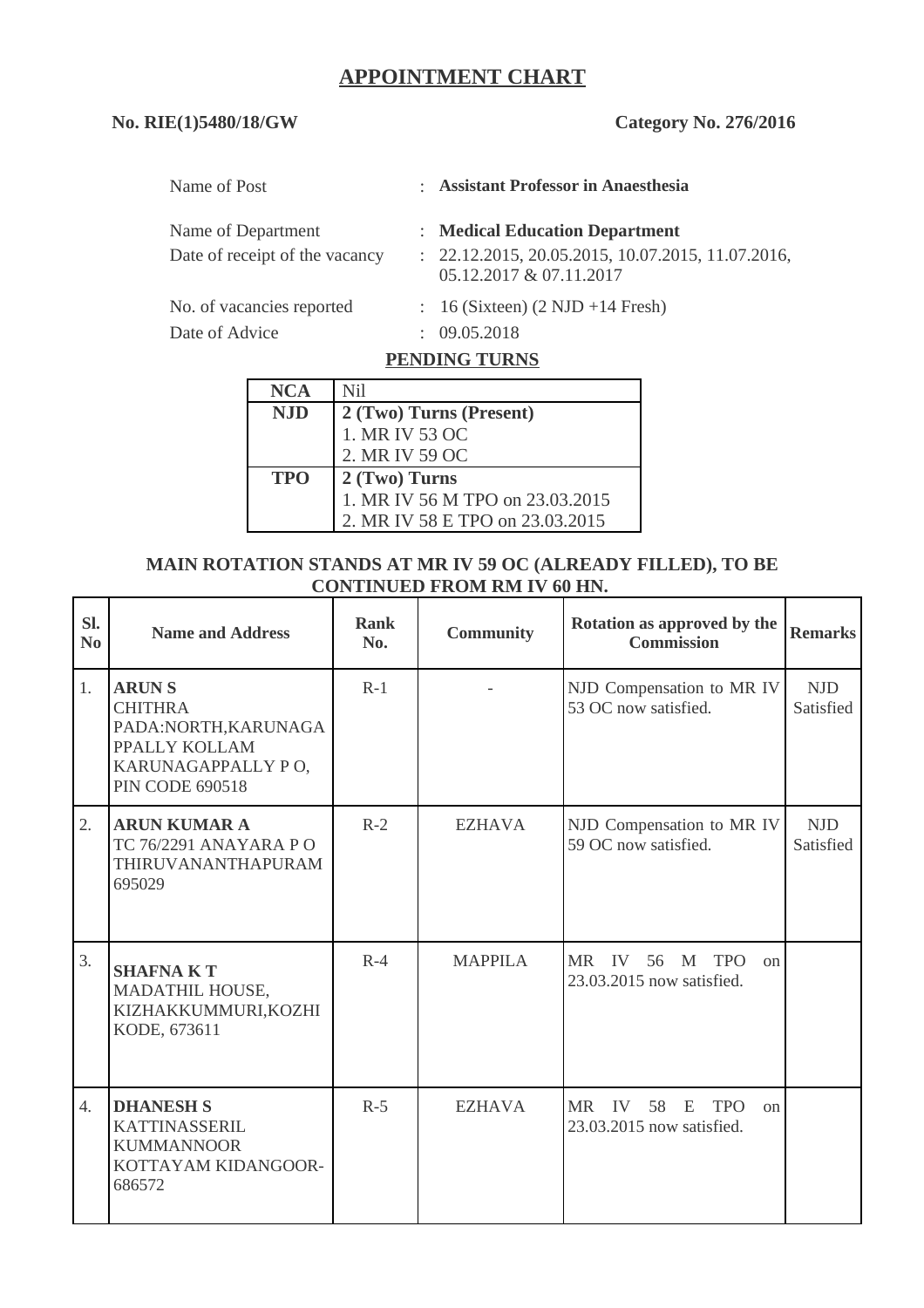|     | <b>MR IV 60 HN</b><br>No Hindu Nadar Candidate included in R/L, Set apart for NCA notification for HN                             |        |                                  |                    |  |  |
|-----|-----------------------------------------------------------------------------------------------------------------------------------|--------|----------------------------------|--------------------|--|--|
| 5.  | <b>NEERAJA AJAYAN</b><br>SREE RANJINI, PKRA-20,<br>TC-3/2356,<br>PATTOM, TRIVANDRUM,<br>695004                                    | $R-3$  |                                  | <b>MR IV 61 OC</b> |  |  |
| 6.  | <b>VARUNS</b><br><b>THREKKETTA</b><br>KANNAMKULANGARA<br><b>THRISSUR</b><br><b>KOORKENCHERY</b>                                   | $R-13$ | <b>EZHAVA</b>                    | <b>MRIV 62 E</b>   |  |  |
| 7.  | <b>SHAMIM KUNHU</b><br>VAKKULATHIL HOUSE<br><b>UPPUNGAL THRISSUR</b><br>679561                                                    | $R-8$  | <b>MAPPILA</b>                   | <b>MR IV 63 OC</b> |  |  |
| 8.  | <b>ANEESH KV</b><br>V K BHAVAN VENNIYOOR<br>VENGANOOR 695523                                                                      | $R-36$ | SC - Thandan                     | MR IV64 SC         |  |  |
| 9.  | <b>THUSHARENDHU N</b><br>SIVANI,<br>MANNANTHALA, THIRUV<br>ANANTHAPURAM,<br><b>MANNANTHALA</b>                                    | $R-15$ |                                  | <b>MR IV 65 OC</b> |  |  |
| 10. | <b>SHUAIB BIN</b><br><b>ABOOBACKER</b><br>VACKALA PARAMBIL<br><b>HOUSE VILAYUR PO</b><br>PALAKKAD 679309                          | $R-11$ | <b>MAPPILA</b>                   | <b>MRIV 66 M</b>   |  |  |
| 11. | <b>ANU ANTONY</b><br><b>QUARTERS NO 16,</b><br><b>DOCTORS QUARTERS</b><br>TMM HOSPITAL,<br>THIRUVALLA, PATHANAM<br>THITTA, 689101 | $R-6$  |                                  | <b>MR IV 67 OC</b> |  |  |
| 12. | <b>SANJITH THOMAS</b><br>ELLAMPALLI, ORIENT<br>NAGAR <sub>38</sub><br>PATTATHANAM PO,<br>KOLLAM KOLLAM 691021                     | $R-7$  | <b>LATIN</b><br><b>CATHOLICS</b> | MR IV 68 LC/AI     |  |  |